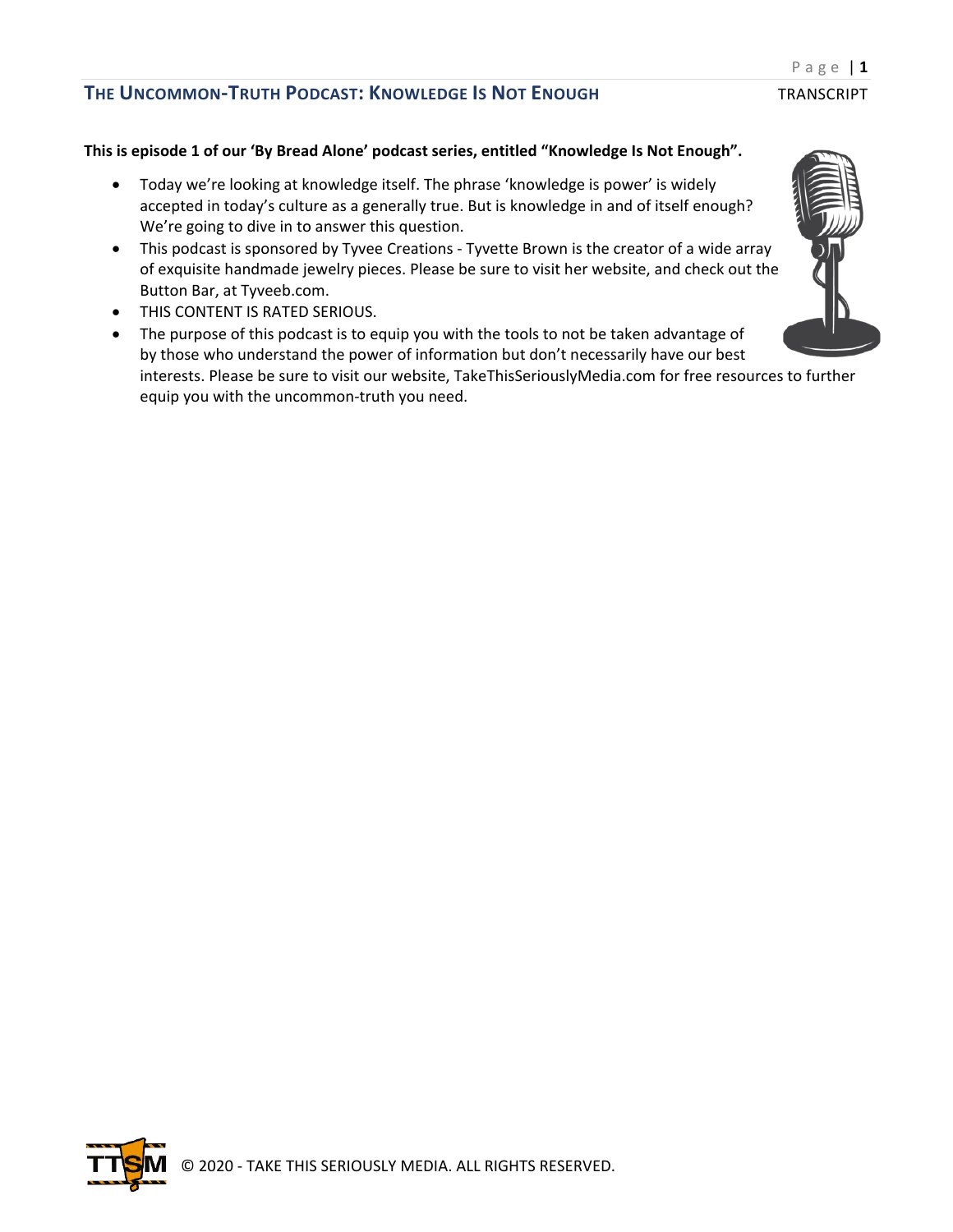#### **Is Knowledge Power?**

- Well, it depends on who you ask. Whether the person you're asking understands the power of knowledge or not will ultimately be the determination factor.
- So on one hand, knowledge in and of itself is really arbitrary. It's of no consequence to have knowledge strictly for knowledge sake.
- If I grab a handful of sand and happen to have knowledge of how many sand grains are in my hand at the time, what difference does that make to my reality?
- If I had knowledge of all the Harry Potter books and films, and I happen to be an avid Harry Potter fan, how practically does that 'Harry Potter' knowledge impact my life?
- If I have knowledge of the Hindu religion, and understand how to achieve the state of nirvana, again what relevance does that have in reality?
- However, on the other hand, if I have knowledge that people may exhibit certain tendencies given certain triggers or stimuli, then I have the potential under the right circumstances to control the masses.
- If I have knowledge that children are more susceptible to indoctrination than adults, and I have the ability to seed them in the education system with anti-God rhetoric, then I have the potential to produce an anti-God population.
- So again, the question of 'Is knowledge power' depends on who you ask.
- But the question then becomes, what is Power?
- In short, Truth is the Power
- John 8:32 says 32 And ye shall know the truth, and the truth shall make you free.
- Let's look at some definitions
- Knowledge
	- the fact or state of knowing
	- the body or sum of facts accumulated in the course of time.
- Truth
	- the true or actual state of a matter
	- conformity with fact or reality;
	- verity
- Let's see if we can connect the two definitions.
- Knowledge is the sum of facts accumulated over time, but truth is what connects those facts to reality.
- Truth is what people really want.
- When people say 'knowledge is power', what they're really saying is 'truth is power'.
- So just to reiterate, knowledge in and of itself is really arbitrary; but truth substantiates the knowledge (or gives it substance or meaning).
- As the body is dead without the spirit, so is knowledge dead without truth

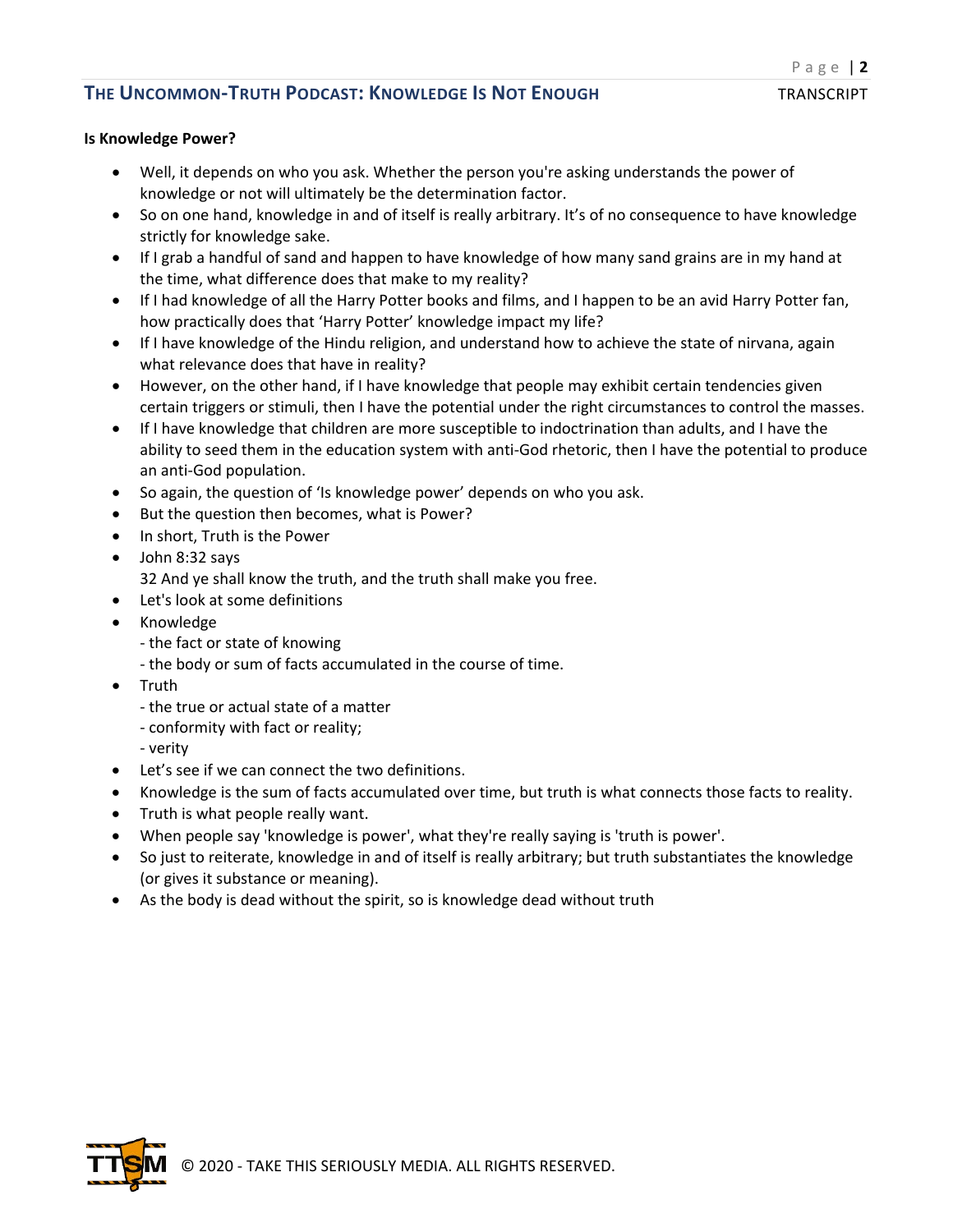#### **So how do we know truth when we see it?**

- What is the process of obtaining truth as opposed to being swindled by a lie?
- Well the answer is, truth has a built-in mechanism of verification.
- Basically when you encounter truth, and you live your life, truth naturally confirms itself.
- But it's the lie that has to be maintained, kept-up, looked-after, and managed.
- Did you know the human brain is a rational machine that continuously confirms information it receives against what it already knows empirically to be true. It automatically confirms truth, and detects lies for you.
- So when a liar sets out to lie, what he must do is first build a narrative that the lie can exist in, and then upkeep that narrative to make the lie appear as though it were truth in order to deceive people; or better yet, in order to trick the automatic process of our God-given lie-detecting brain.
- It's the liar who has the real burden, not truth bearers.
- From this perspective, truth is easy. It's the lie that's difficult.
- Another note concerning truth vs lies is, no one has ever, in the history of the world, told a lie without an underlying motive or agenda... from infancy onward.
- It's a proven fact that even babies will for all intents and purposes 'lie' by crying as though they're hungry when all they really want is attention.
- Truth on the other hand cannot possibly have a hidden agenda. It is just our natural state of being.
- One final note is, it is literally impossible to tell a lie without conscious knowledge of the truth. There is always calculation; there is always pre-meditation... with a lie.
- This is the principle behind how polygraph machines, or lie detectors work.
- These machines can detect differences in brain activity when a person is telling the truth versus when they're telling a lie because there's more brain activity going on with the person is calculating than when they are just recalling from memory.
- So again just to reiterate, truth is easy. It's the lie that's difficult.

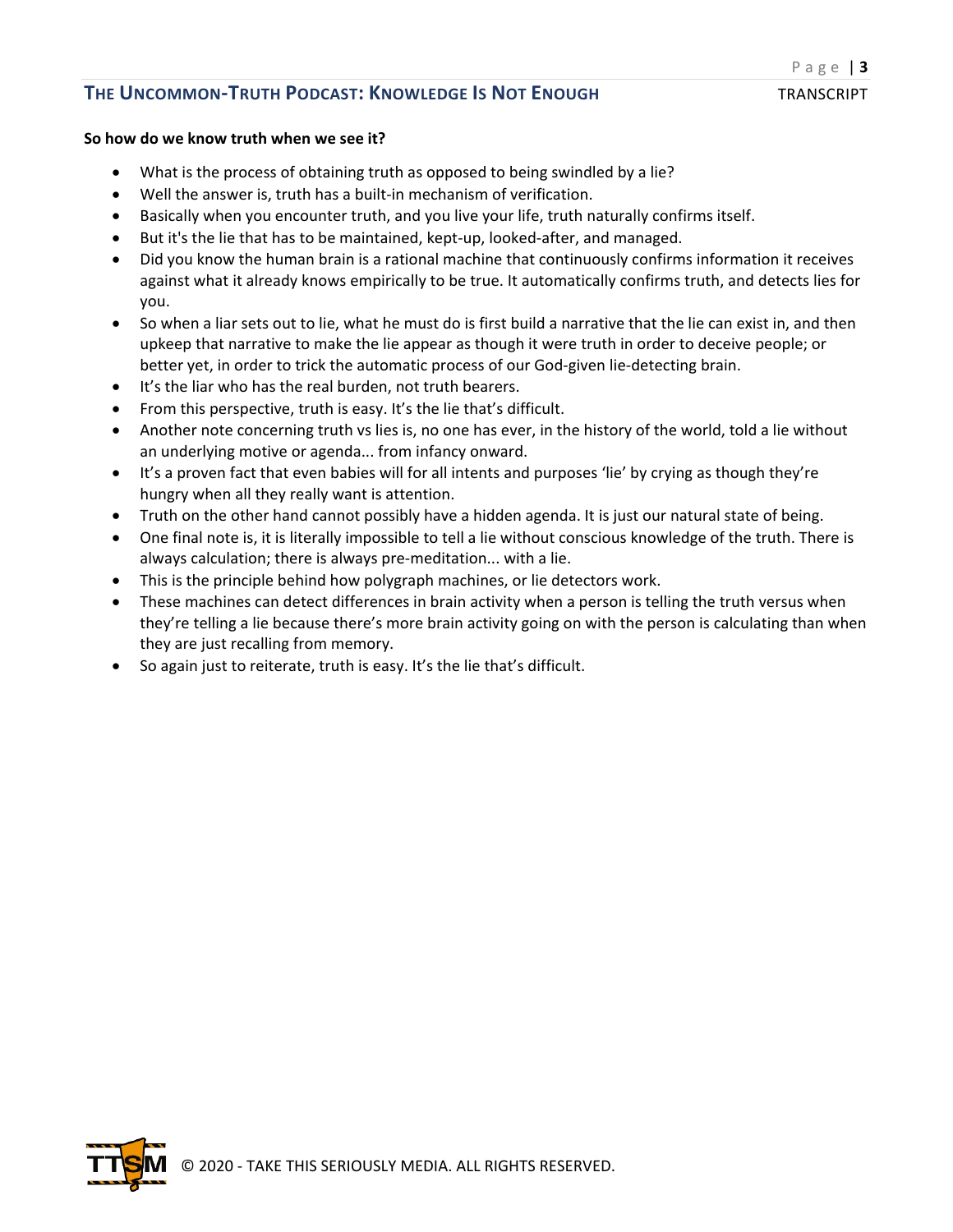## **So what about the Biblical case tor Truth in comparison to the Biblical case for knowledge?**

- Let's look at a few characteristics of truth we find in the Bible.
- 1. Truth is the person of Jesus Christ (or, by His Hebrew given name, the person of Yeshua Ha Mashiach  $\bullet$  John 14:6
- 6 Jesus saith unto him, I am the way, the truth, and the life: no man cometh unto the Father, but by me.
- 2. Truth is the Spoken Word of God
- Matthew 12:34b 34b For out of the abundance of the heart the mouth speaketh.
- And the idea here is, out of the abundance of God's heart, He spoke, and He spoke the Word of Truth
- 3. Truth is Power to bring about change
- $\bullet$  John 8:32 32 And ye shall know the truth, and the truth shall make you free.
- By contrast, let's look at characteristics we find in the Bible for Knowledge.
- 1. Knowledge is Associated with Death
- Genesis 2:17

17 But of the tree of the knowledge of good and evil, thou shalt not eat of it: for in the day that thou eatest thereof thou shalt surely die.

- 2. Knowledge is Associated with the Law
- Hosea 4:6

6 My people are destroyed for lack of knowledge: because thou hast rejected knowledge, I will also reject thee, that thou shalt be no priest to me: seeing thou hast forgotten the law of thy God, I will also forget thy children.

- 3. Knowledge is a Schoolmaster to show us where we Sin
- Galatians 3:24

24 Wherefore the law was our schoolmaster to bring us unto Christ, that we might be justified by faith • James 4:17

17 Therefore to him that knoweth to do good, and doeth it not, to him it is sin.

- And 4. Knowledge in and of itself is Powerless to bring about change
- Romans 8:3

3 For what the law could not do, in that it was weak through the flesh, God sending his own Son in the likeness of sinful flesh, and for sin, condemned sin in the flesh:

- So according to the Biblical case for knowledge, the only possible benefit you should expect of solely having knowledge of the law is death. In other words, the best that knowledge of the law can do for you is show you where you skewed up; and then exact upon you the wages thereof, which is death.
- You don't get a pat on the back for keeping the law. You don't get an attaboy for keeping the law.
- No one; I repeat no one, besides those who are 100% inextricably perfect can possibly be justified as righteous by keeping the law.
- The word 'Law' relates to the word 'rule',
- The word 'rule' relates to the word ruler, as in a measuring tool based on a standard system of measuring units
- You know, I'm a big fan of the television series 'Law and Order'. There's an episode where the detectives are out interviewing suspects, and one suspect happened to be a stock broker. So in the interview, the stock broker said the following line: "There are two types of people in the world: Standard and Poor."
- And of course this was a clever hint to the Standard and Poors financial institution (as in SnP 500).

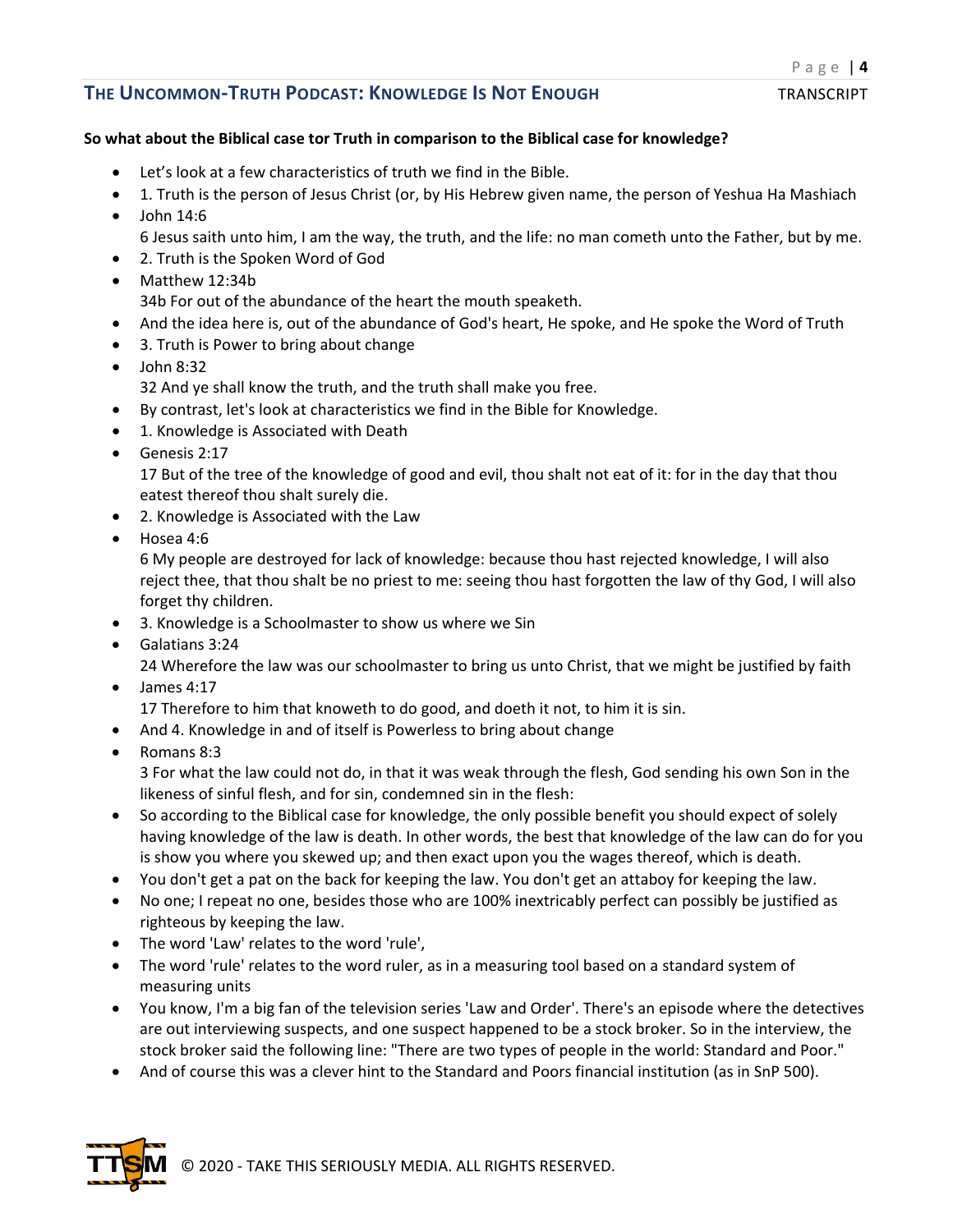- But this is exactly how to see keeping the law. Either you're standard (as in keeping the standard), or you're poor (as in falling below the standard).
- Based on the law, either you're 100% perfect, or you're 100% imperfect.

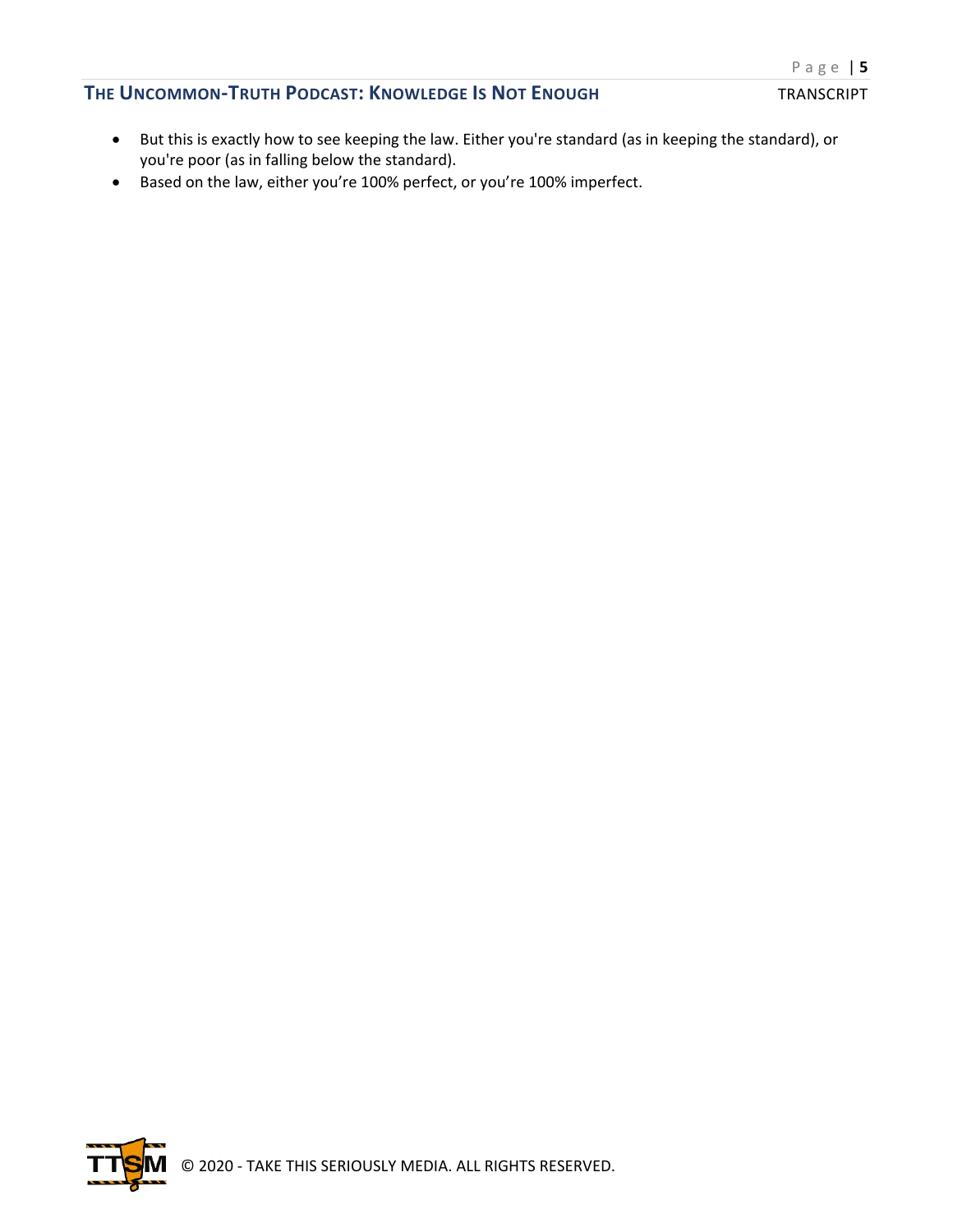## **How does the Traditional Church view Knowledge?**

- In my opinion, the traditional church views knowledge in terms of one word accountability.
- Historically the traditional church employs the idea of 'accountability' as a method of inducing change or reform in a member's actions or behavior.
- Now don't get me wrong: the intentions of the traditional church to bring out the virtues in an individual may indeed be pure, but intentions aren't the problem; the outcome is.
- People don't seem to realize that a side-effect of insisting accountability upon someone causes that someone to, by definition, become self-righteous through their performance.
- Not only that, but it also causes them to ignore the very thing that is actually designed to be the power to produce change in an individual; which is simply TRUTH.
- Accountability in this sense is like a ladder to nowhere. You may work your way up the 'ladder of success' in terms of keeping all the rules, but since your righteousness ultimately is as filthy rags, eventually the ladder is going to lead to nowhere.
- Furthermore, many people make the mistake of looking at their entire lives through the lens of one successful short term instance of being accountable; and thus conclude their entire life to be righteous.
- Now I want this point to be emphasized. It's important to understand that accountability is always local to an instance. Sure you may be successful at being accountable in this one instance, or even a series of instances, but it would be foolish to wager your entire life against that one instance or series of instances, to see whether or not you make it in based on your performance.
- Finally, people who actively make themselves accountable are doing so more than likely under the counsel of others, or perhaps for their own self-interests; rather than out of the love for God.
- Some might say their love for God is implied through their accountability efforts, but the problem often is, when the pressure from the persons holding you accountable diminishes, so will the need for you to maintain that accountability also diminish.

## **What is God's Way Concerning Knowledge?**

- We can find the answer in the garden of Eden.
- Genesis 2:9 says And out of the ground made the Lord God to grow every tree that is pleasant to the sight, and good for food; the tree of life also in the midst of the garden, and the tree of knowledge of good and evil.
- There were two Trees in the midst of the Garden of Eden.
- One tree was the tree of Knowledge of Good and Evil, which equates to the law, or knowledge of the law.
- The other tree was the Tree of Life, which equates of course to life.
- Both together combine to illustrate the symmetry of Jesus Christ
- The late great christian apologist Ravi Zacharias, quotes the following from Fyodor Dostoevski in his poem 'Fearful Symmetry:
- "You can look into the eyes of a tiger and see majesty. You can look into the eyes of a tiger and be terrified."
- Now, he's talking Jesus...
- "No one was more kind and compassionate towards sinners, yet no one ever spoke such red-hot scorching words about sin."

"There's a meekness and power. There's a gentleness and authority. It's that fearful symmetry".

• When we examine the two trees in the garden, we see them indicating a dichotomy; that is, the coexistence of two opposite extremes.



© 2020 - TAKE THIS SERIOUSLY MEDIA. ALL RIGHTS RESERVED.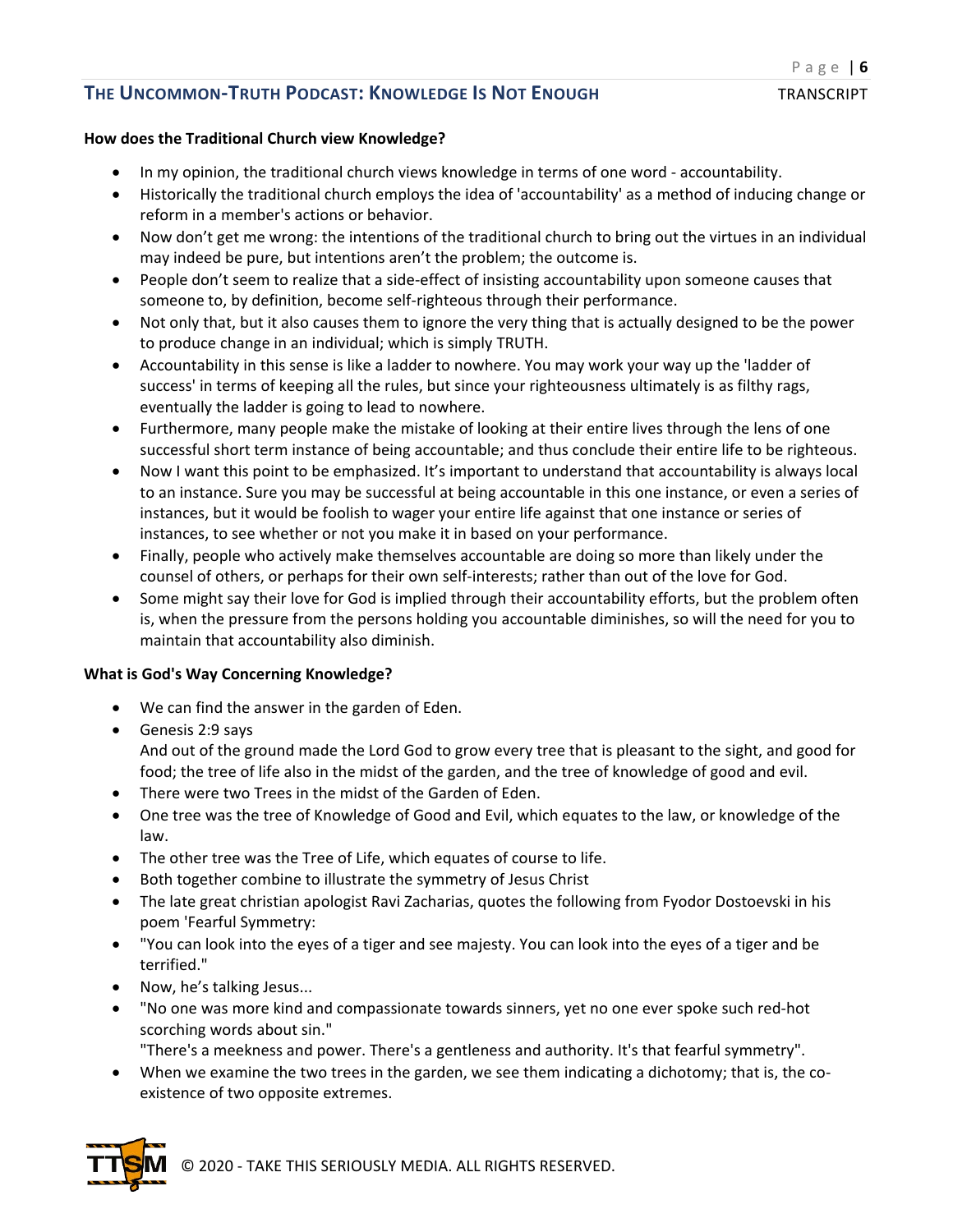- The two trees here reveal the polarizing nature of our Lord Jesus Christ.
- Rev 3:15-16 says 15 I know thy works, that thou art neither cold nor hot: I would thou were cold or hot. 16 So then because thou art lukewarm, and neither cold nor hot, I will spue thee out of my mouth.
- Jesus was both hot and cold: Extremely compassionate to sinners, and yet extremely intolerant to sin.
- "It doesn't think it takes 'all that'". You don't have to be all that compassionate. You can be just a little tolerant to sin.
- So again, the two trees of the garden combining as one is an illustration of the symmetry of Jesus Christ.
- But they are also a revelation of something more.
- $\bullet$  John 14:6 6 Jesus saith unto him, I am the way, the truth, and the life: no man cometh unto the Father, but by me.
- So the two trees in the midst of the garden Life, and Knowledge of good and evil, show that Jesus is the essence of both, bridging the two together through truth
- Now imagine truth as a bridge when I say it this time: He is the Way, the Truth, and the Life.
- The Way is described in Psalm 119:1 as the Law of the Lord
- The Life is described in John 1:4 as the Word, which of course refers to Jesus Christ
- And the Truth bridges to the together and the very foundation of creation is built upon it.